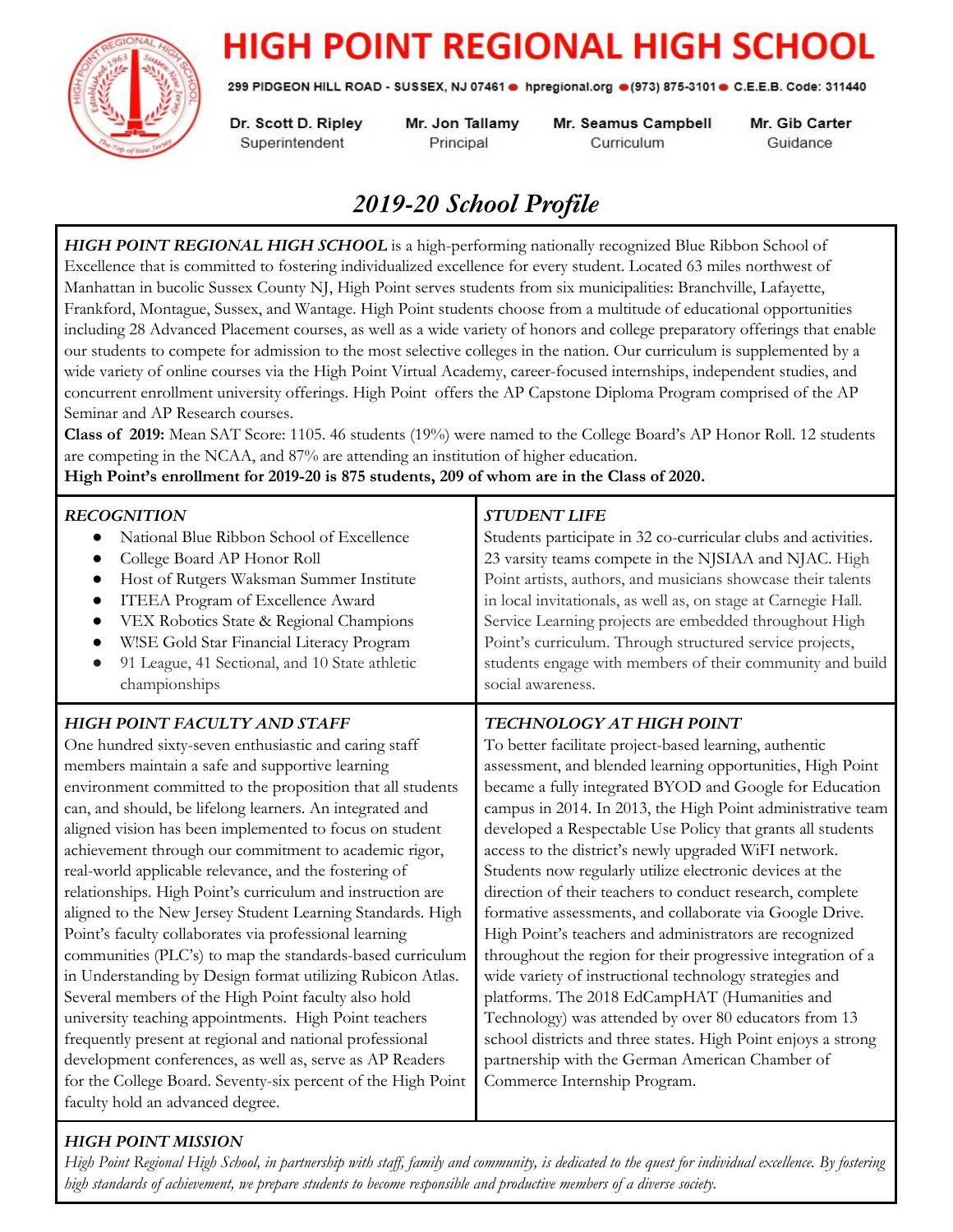# *Student Achievement*

### *2019-20 AP COURSE OFFERINGS*

Computer Science, Computer Science Principles, Studio Art (Drawing; 2D Design), Music Theory, Literature and Composition, Language and Composition, Spanish Language and Culture, German, Calculus AB, Calculus BC, Biology, Chemistry, Environmental Science, Physics 1, Physics 2, Physics C, World History, Human Geography, U.S. Government and Politics, U.S. History, Microeconomics, Macroeconomics, Psychology, AP Capstone: Seminar, AP Capstone: Research

#### *AP PARTICIPATION*



# **APCapstone**

#### *High Point is proud to participate in the College Board's AP Capstone Diploma Program!*

AP Capstone is a program that consists of two new AP courses: AP Seminar and AP Research. To earn the AP Seminar and Research Certificate, students must earn a 3 or higher for both AP Capstone Exams. To earn the AP Capstone Diploma, students must earn a 3 or higher on both AP Capstone Exams, plus a 3 or higher on an additional four AP Exams taken at any point during high school.

## *SAT PERFORMANCE*



#### *2019-20 GRADUATION REQUIREMENTS*

**135 Credits as follows:** 20 Credits English/Language Arts; 15 Credits Mathematics (including Algebra I & Geometry); 15 Credits Social Studies; 18 Credits Natural or Physical Science (including Biology); 5 Credits World Language; 3.75 Credits Health/Physical Education for each year of enrollment; 5 Credits Technology; 2.5 Financial Literacy; 5 Credits Visual/Performing Arts; 5 credits STEM (Science, Technology, Engineering, Math)

## *CLASS RANK*

Students are ranked according to their cumulative weighted grade point average. In order for a student's GPA to be counted toward class rank, the student must have enrolled at High Point Regional High School prior to the second semester of their junior year. Students attending a foreign exchange program or alternate placement will not have those grades factored into the GPA/Class Rank.

## *GRADING SCALE and G.P.A.*

Each final grade a student earns is directly multiplied by a weight factor and credits are applied. GPA is based on the 100 point numerical scale; however, the weight factors convert the grade point average into values which correspond with the traditional 4.0 weighted scale as per the chart below.

#### Course Weights

| AP             | 5.15 |
|----------------|------|
| Honors         | 4.95 |
| College Prep A | 4.5  |
| College Prep B | 4.15 |
| College Prep C | 4.05 |
| General        | 4.0  |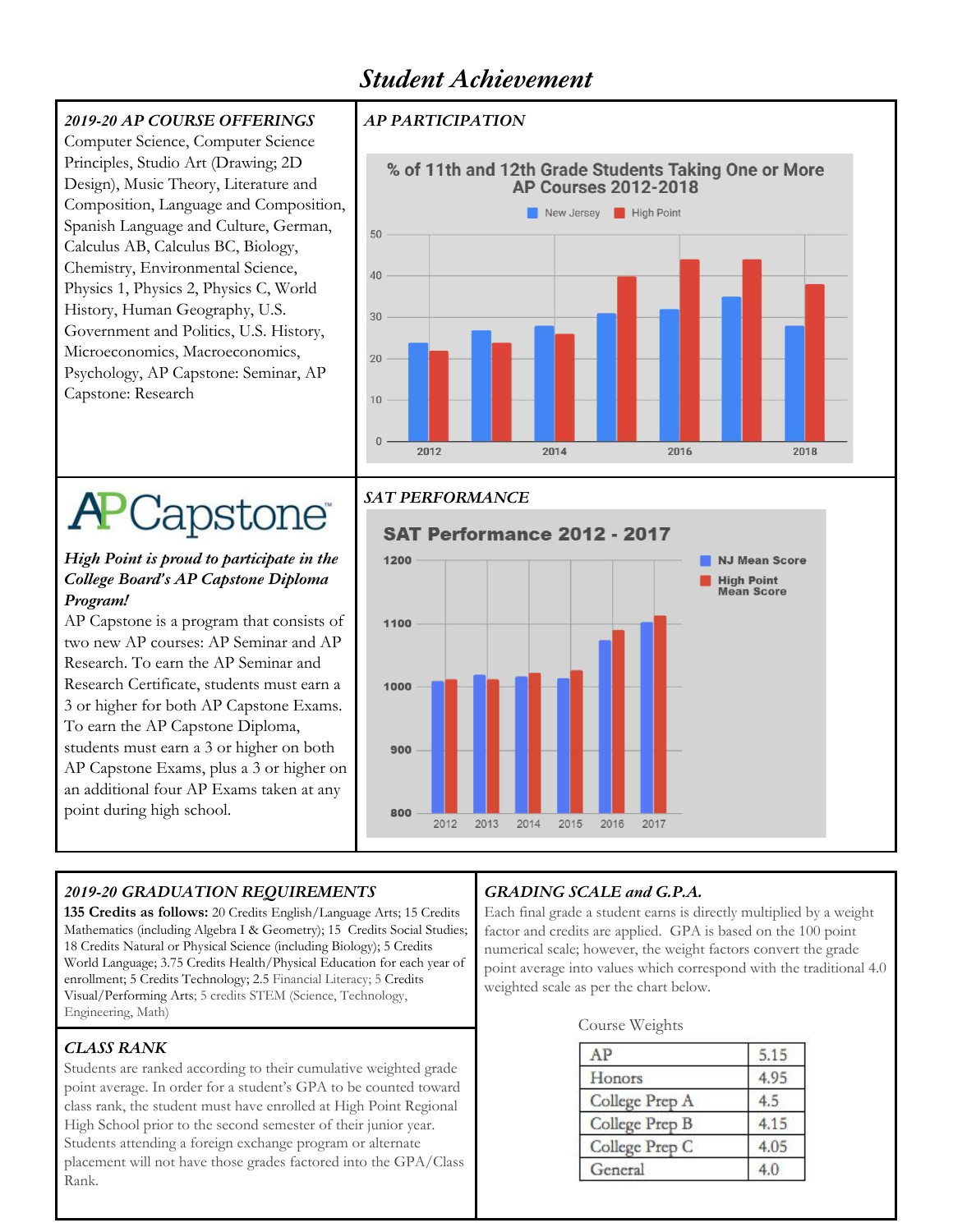## *Curriculum:*

High Point's curriculum is structured within a Pathways construct. Our five Pathways are: Business & Human Resources, Law & Government, Media & the Arts, Systems & Sustainability and STEM. Pathways provide students the opportunity to build a personalized program of studies aligned with possible college and career interests. By clustering related courses together, students will gain an enhanced appreciation for how their coursework at High Point relates to their future. More information on Pathways, as well as our entire curriculum, is available here: **[shorturl.at/krCN0](http://shorturl.at/krCN0)** Or, on our school's website:**<http://www.hpregional.org/common/pages/DisplayFile.aspx?itemId=3487832>**

#### *Mathematics*

Algebra 1, Algebra 1 CP-A, Algebra 1 CP-B, Advanced Concepts in Algebra Honors, Algebra 2 CP-A,Algebra 2 CP-B, Algebra 2 Honors, AP Calculus AB, AP Calculus BC, AP Statistics,Applied Mathematics, Calculus with Applications CP-A,College Math CP-B, Consumer Math, Geometry CP-A, Geometry CP-B, Geometry Honors, Math Concepts and Applications CP-A, Math Concepts and Applications CP-B, Pre-Calculus CP-A, Pre-Calculus CP-B, Pre-Calculus Honors, Statistics CP-A. Calculus 3 Honors, Discipline Related Internship

#### *Social Studies*

American Conflict 1 CP-A, American Military History, AP Microeconomics, AP Macroeconomics, American Studies 1, American Studies 2, American Studies 2 CP-A, American Studies 2 CP-B,, American Studies CP-A, American Studies CP-B, AP European History, AP Human Geography, A U.S. Government & Politics, AP U.S. History, AP World History, Behavioral Science CP-A, Civics & Government CP-A, Debate and Public Speaking CP-A, Debate and Public Speaking Honors, Principles of Behavioral Science Honors, Sociology CP-A, Street Law CP-B, U.S. History Honors, U.S. History through Film CP-A, World Studies, World Studies CP-A, World Studies CP-B, Discipline Related Internship

#### *English*

American Film CP-A, AP Language & Comp, AP Literature & Comp., Creative Writing CP-A, Creative Writing Workshop CP-A, Debate and Public Speaking Honors, ELA Strategies for SAT Success, English 10, English 10 CP-A, English 10 CP-B, English 10 Honors, English 10 Virtual (CP-A), English 11, English 11 CP-A, English 11 CP-B, English 11 Virtual (CP-A), English 12, English 12 CP-A, English 12 CP-B, English 12 Virtual (CP-A), English 9, English 9 CP-A, English 9 CP-B, English 9 Honors, English/Reading, Expository Writing, Journalism, Lit. of Holocaust & Other Genocides, Love and Shakespeare, Legends of Fantasy Literature, Murder Mystery Literature, Discipline Related Internship

#### *Industrial and Technological Studies*

Architecture 1 CP-A, Architecture 2 CP-A, Architecture 3 Honors, Architecture 4 Honors, Biotechnology 1 CP-A, CADD 1 CP-A CADD 2 CP-A, CADD 3 Honors, CADD 4 Honors, Communication Technology CP-A, Computer Animation CP-A, Construct & Manu CP-A, Eng and Design Tech 2 CP-A, Eng and Design Tech 2 Honors, Eng and Design Tech 3 Honors, Eng and Design Tech 4 Honors, Engineering and Design Tech CP-A Ind Study Video Game Design CP-A, Ind Study Media Tech Final Cut Pro X Honors, IT Support & Network Management Internship, Material Processing 1 CP-A, Material Processing 1 CP-C, Material Processing 2 CP-A, Media Tech 2 CP-A, Media Tech 3 Honors, Media Tech 4 Honors, Media Tech 1 CP-A, Power/Energy/Trans Tech 1 CP-A, Power/Energy/Trans Tech 2 CP-A, Power Tech 3 Honors, Power Tech 4 Honors, Eng and Design Tech CP-A, Engineering Drawing CP-A, Mechanical Movement CP-A, Media Tech CP-A, Women in Engineering CP-A, Maker Lab CP-A, Discipline Related Internship

#### *World Languages*

AP Spanish Language and Culture, AP Spanish Literature, ESL, German 1 CP-A, German 2 CP-A German 3 Honors, German 4 Honors, French 1 CP-A, French 2 CP-A, French 3 Honors, Spanish 1 CP-A, Spanish 2 CP-A, Spanish 2 Honors, Spanish 3 Honors, Spanish 4 Honors Spanish Language and Culture Through Film, Discipline Related Internship

#### *Fine Arts & Performing Arts*

AP Music Theory, AP Studio Art, CP-B, Art History Honors, Concert Band 1 CP-A, Concert Band 2/3/4 CP-A, Concert Band Honors, Concert Choir 1 CP-A, Concert Choir 2/3/4 CP-A, Concert Choir 4 Honors, Crafts 1 CP-B, Crafts 2 CP-A, Digital Photography CP-A, Fine Arts 1 CP-B, Fine Arts 2 CP-A, Fine Arts 3 Portfolio Honors, Fine Arts 4 Portfolio Honors, Fine Arts Sculpture Honors, Graphic Design 1 CP-B, Graphic Design 2 CP-A, Graphic Design 3 CP-A, AP Art History, Music Tech CP-A, Music Tech 2, CP-A, Music Theory CP-A, Piano Lab CP-A, Theatre Arts 1 CP-A, Theatre Arts 2 CP-A, Theatre Arts 3 Honors, Theatre Arts 4 Honors, Discipline Related Internship

# *Student Activities*

#### *Service*

Art National Honor Society, Foreign Language National Honor Society, Key Club, Math National Honor Society, National Honor Society, P.R.I.D.E, Pass It Along, Peer Counseling, S.A.V.E., S.A.B.B., Student Council, Student Help Desk & Tech Crew, Rho Kappa, Science National Honor Society

#### *Arts and Literary*

Calliope Literary Magazine, Debate, Obelisk Yearbook, Monument, Chamber Singers, Jazz Ensemble, Marching Band, Art Club, Fall Production, Spring Musical

#### *Science*

Advanced Science Research, AP Biology, AP Chemistry, AP Chemistry, AP Environmental Science, AP Physics 1, AP Physics 2, AP Physics C, Basic Biology, Big Ideas in Science, Biology CP-A, Biology CP-B, Biology Honors, Chemistry 10 CP-A, Chemistry 10 CP-B, Chemistry 10 Honors, Chemistry 11 Honors, Chemistry 11/12 CP-A, Chemistry 11/12 CP-B, Environmental Science, Environmental Science CP-B, Exploring Forensics, Forensic Science CP-A, Geology Intermediate Science Research,Introduction to Science Research, Physical Science,Physics CP-A, Physics CP-B, Physics Honor, Discipline Related Internship

#### *Business*

AP Computer Science, AP Computer Science Principles, 21st Century Seminar CP-A, Accounting 1 CP-A, Accounting 2 Honors, Accounting 3 Honors, Advanced Programming CP-A, Business & Consumer Law, Co-op Work Training, Computer Applications 1 CP-A, Computer Applications 1 CP-B, Computer Applications 2 CP-A, E-Commerce, Entrepreneurship, Fashion Market and Merch CP-A, Information Technology, International Business, Intro to Business CP-A, Consumer SKills CP-A Intro to Computer Programming CP-A, Introduction to Investing CP-A, IT Support Internship CP-A, Managing Your Money CP-A, Managing Your Money CP-B, Personal Finance CP-A, Personal Finance CP-B, Personal Finance Virtual CP-A, Principles of Marketing CP-A, Sports/Entertain/Hosp/Tour CP-A, Web Page Design CP-A, Web Page Design 2 CP-A, Discipline Related Internship

#### *Health & Physical Education*

Lifetime Fitness and Wellness CP-A, Physical Education and Health 9, Physical Education and Health 10, Physical Education and Health 11, Physical Education and Health 12, Discipline Related Internship

#### *Special Interest*

Academic Bowl, Social Media Ambassadors, BASIC, Book Club, DECA, Engineering & Design, FBLA, First Tech Challenge Team, Game Club, GSA, International Club, Mock Trial, Natural Science Association, Outdoor Recreation Club, Science Research Club, Technology Student Ass.